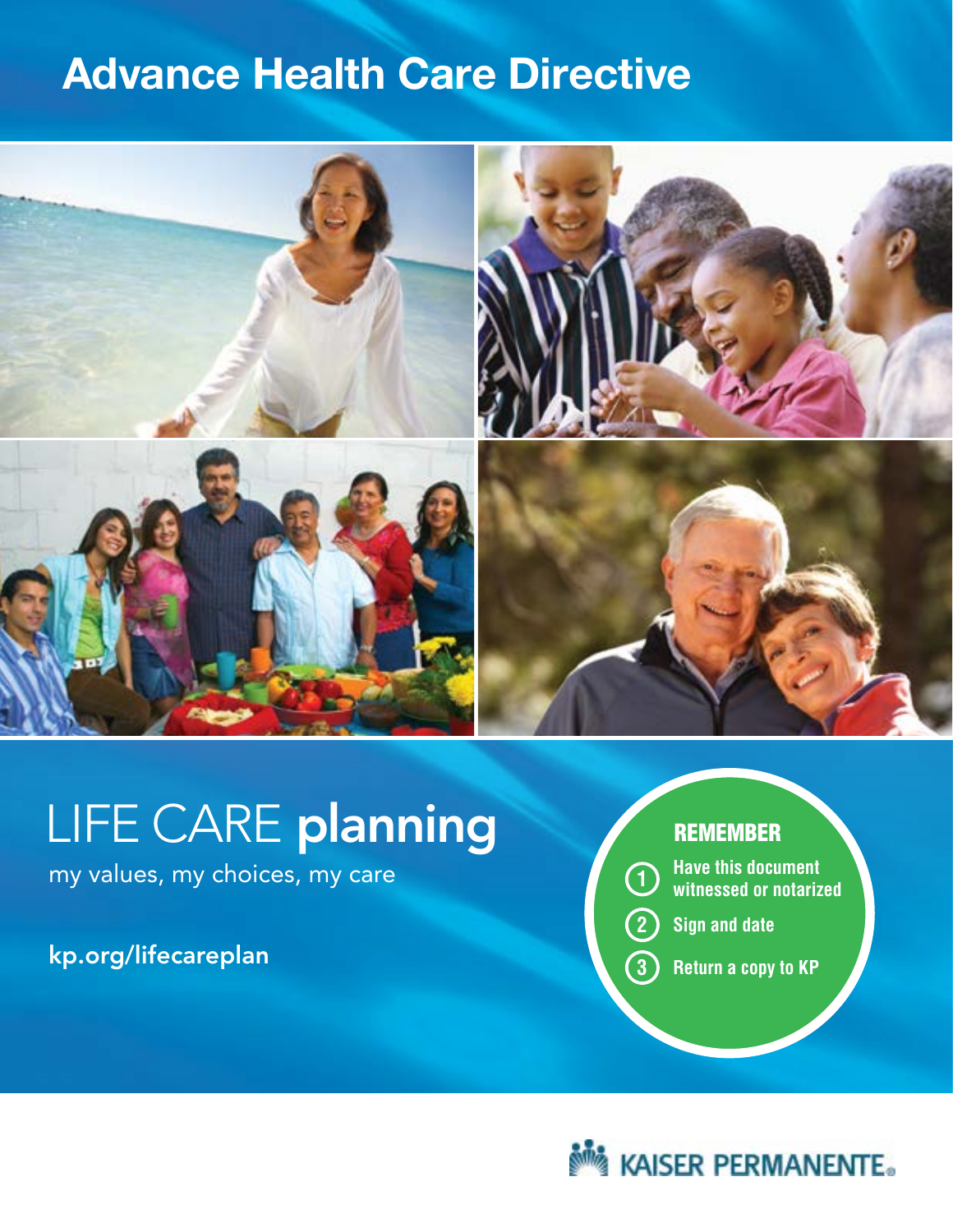**LIFE CARE planning** my values, my choices, my care

> Full name: Medical Record #:  $\_\_$

# Part 1. My Health Care Agent

*Selecting a health care agent:*

*Choose someone who knows you well, who you trust to honor your views and values, and who is able to make difficult decisions in stressful situations. Once you have selected your health care agent, take the time to discuss your views and treatment goals with that person and make sure they are willing to act as your decision maker.*

If I am unable to communicate my wishes and health care decisions, or if my health care provider has determined that I am not able to make my own health care decisions, I choose the following person(s) to make my health care decisions.\*

My health care agent must make health care decisions that are consistent with my instructions in this document, if any, and other wishes known by my agent. Otherwise, my agent must make health care decisions that he or she believes to be in my best interest, considering what he or she knows about my personal values.

- Name someone you trust to make health care decisions for you (your "health care agent"), OR
- Provide written instructions about your health care, OR
- Both name a health care agent AND provide written instructions for health care.
- **Part 1** allows you to name a health care agent.

This form does not give my health care agent the authority to make financial or other business decisions. My health care agent does not have the power to place me in a mental health treatment facility or consent to some types of mental health treatments.

### **My primary (main) health care agent is:**

| Full name: ____________________________       |                                      |
|-----------------------------------------------|--------------------------------------|
| Home phone: <u>__________________________</u> | Cell phone: ________________________ |
|                                               |                                      |
|                                               |                                      |

\*I understand that my health care agent cannot be my supervising health care provider or an operator of a community or residential care facility where I am receiving care. My agent also may not be an employee of a community care, residential care, or health care facility where I am receiving care, unless that person is my relative by blood, marriage, or adoption, is my registered domestic partner, or is my co-worker.

### Introduction

This Advance Health Care Directive allows you to share your values, your choices, and your instructions about your health care. This form may be used to:

**Part 2** gives you an opportunity to share your values and what is important to you.

**Part 3** allows you to give written instructions about your health care.

**Part 4** allows you to quide your agent's decision making by stating your hopes and wishes.

**Part 5** allows you to make your Advance Health Care Directive legally valid in the State of California.

**Part 6** prepares you to share your wishes and this document with others.

You are free to complete or modify all or any part of this form, or use a different form.

This Advance Health Care Directive will replace any Advance Health Care Directive you have completed in the past, to the extent that they differ. If you want to cancel or change your named agent, complete a new document or inform your health care provider in person.

| Medical Record number: Next and Second number. | Date of birth: the contract of the contract of the contract of the contract of the contract of the contract of the contract of the contract of the contract of the contract of the contract of the contract of the contract of |
|------------------------------------------------|--------------------------------------------------------------------------------------------------------------------------------------------------------------------------------------------------------------------------------|
|                                                |                                                                                                                                                                                                                                |
|                                                |                                                                                                                                                                                                                                |
| Home phone:                                    | Cell phone:                                                                                                                                                                                                                    |

Full name:

Work phone: Email:

**LIFE CARE planning** 



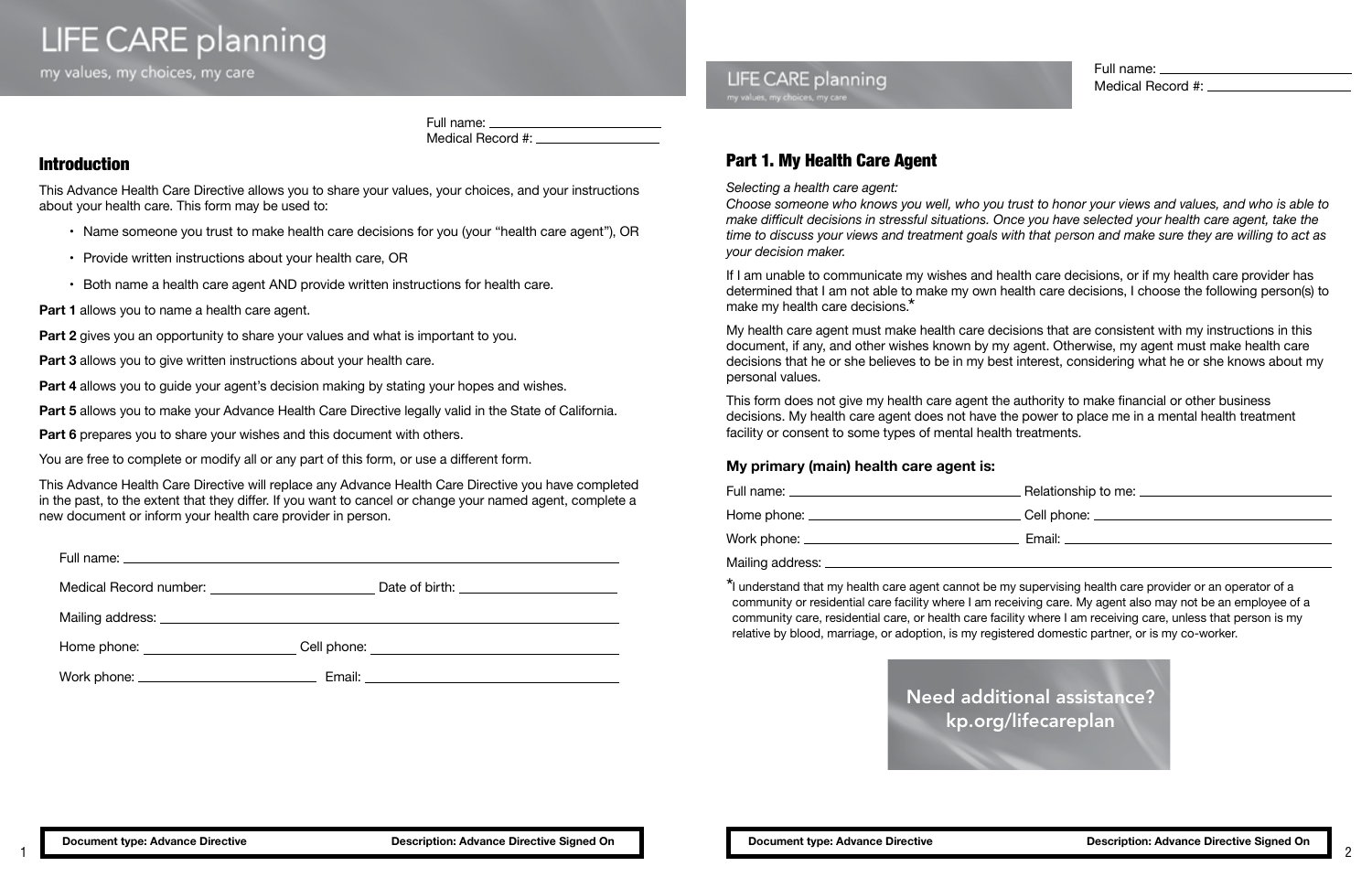Full name:

| LIFE CARE planning<br>my values, my choices, my care | Medical Record #: _______________________                                                                                                                                                                    | LIFE CARE planning<br>my values, my choices, my care                                                                                       |
|------------------------------------------------------|--------------------------------------------------------------------------------------------------------------------------------------------------------------------------------------------------------------|--------------------------------------------------------------------------------------------------------------------------------------------|
| alternate agent.                                     | If I cancel my primary health care agent's authority, or if my primary agent is not willing, able, or<br>reasonably available to make a health care decision for me, I name the individual below as my first | Please provide any additional comments or re<br>you may name people you would not want inv<br>specify decisions you would not want your ag |
| First alternate health care agent:                   |                                                                                                                                                                                                              |                                                                                                                                            |
|                                                      | Relationship to me: <u>_________________________</u>                                                                                                                                                         |                                                                                                                                            |
|                                                      |                                                                                                                                                                                                              |                                                                                                                                            |
|                                                      |                                                                                                                                                                                                              | <u> 1989 - Johann Stoff, deutscher Stoff, der Stoff, der Stoff, der Stoff, der Stoff, der Stoff, der Stoff, der S</u>                      |
|                                                      |                                                                                                                                                                                                              |                                                                                                                                            |
|                                                      | If I cancel my agent's authority, primary or first alternate, or if neither is willing, able, or reasonably                                                                                                  |                                                                                                                                            |
| agent.                                               | available to make a health care decision for me, I name the individual below as my second alternate                                                                                                          | Additional health care agent instruct                                                                                                      |
| Second alternate health care agent:                  |                                                                                                                                                                                                              | Check the box or boxes below, if you want                                                                                                  |
|                                                      | Relationship to me: <u>_________________________________</u>                                                                                                                                                 | $\Box$ I want my agent to continue as my<br>termination of our marriage or dom                                                             |
|                                                      |                                                                                                                                                                                                              |                                                                                                                                            |
|                                                      |                                                                                                                                                                                                              | $\Box$ I want my agent to immediately beg<br>able to decide or speak for myself.                                                           |
|                                                      |                                                                                                                                                                                                              |                                                                                                                                            |

### **Powers of my health care agent:**

 $\frac{1}{2}$ 

### **Unless I limit my agent's authority, my health care agent has all of the following powers**

- A. Make choices for me about my health care. This includes decisions about tests, medicine, and surgery. It also includes decisions to provide, not provide, or stop all forms of health care to keep me alive, including artificial nutrition (food), hydration (water), and cardiopulmonary resuscitation.
- B. Decide which physicians, health providers, and organizations provide my medical treatment.
- C. Arrange for and make decisions about the care of my body after death (including autopsy and organ donation).

*Please provide any additional comments or restrictions to your agent's authority here. (For example, you may name people you would not want involved in medical decisions on your behalf. You may also specify decisions you would not want your agent to make.) Attach additional page(s) if necessary.* 

### **structions:**

*Check the box or boxes below, if you want your agent to follow these instructions.*

is my health care agent even if a dissolution, annulment, or domestic partnership has been completed.

Iy begin making health care decisions for me even if I am

Need additional assistance? kp.org/lifecareplan

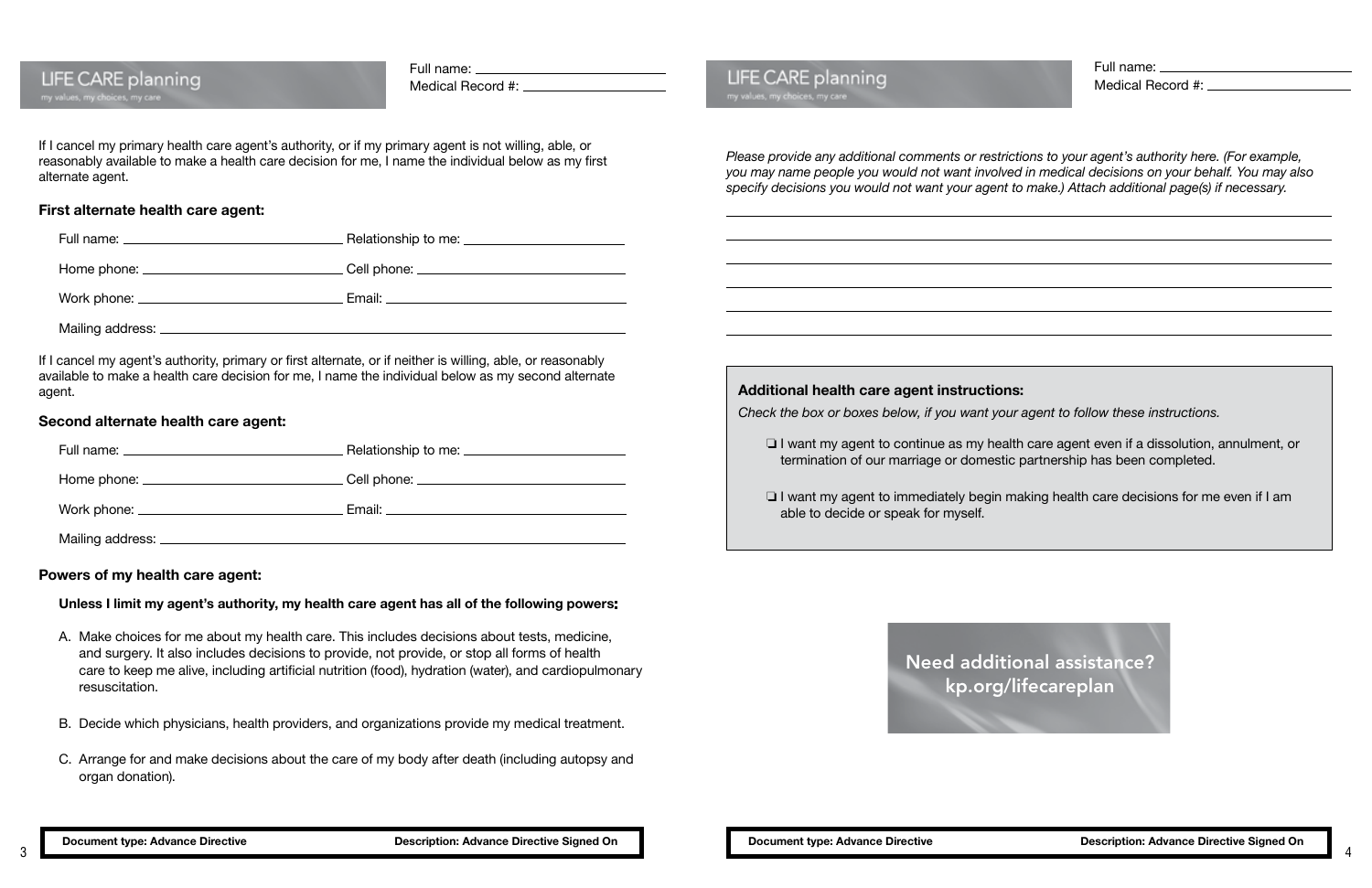### **LIFE CARE planning** my values, my choices, my care

Full name:

Medical Record #:

### Part 2. My Values and Beliefs

I want my agent and loved ones to know what matters most to me, so that they can make decisions about my health care that match who I am and what is important to me.

To give you a sense of what matters most to me, I'd like to tell you some things about myself, such as how I enjoy spending my time, who I like to be with, and what I like to do. I'd also like to tell you about the circumstances that would make life no longer worthwhile for me.

### **1. If I were having a good day, I would be doing the following:**

**2. What matters most to me is:**

**3. Life would no longer be worth living if I were not able to:**

#### **4. Religious or spiritual traditions:**

| I am of the        | faith, and am a member of (faith/spiritual community)                                                       |
|--------------------|-------------------------------------------------------------------------------------------------------------|
|                    | __ in (city) ___________________                                                                            |
| (phone #) $\equiv$ | I would like my agent to notify them if I am seriously ill                                                  |
|                    | or dying. I would like to include in my funeral, if possible, the following (people, music, rituals, etc.): |

❏ I have no specific religious or spiritual traditions.

### **LIFE CARE planning** my values, my choices, my care

## Part 3. My Health Care Instructions

*If you choose not to provide written instructions, your health care agent will make decisions based on your spoken directions. If your directions are unknown, your agent will make decisions based on what he or she believes is in your best interest, considering your values.*

*In the situation below, we ask you to consider a sudden unexpected event that leaves you unable to communicate for yourself.* 

I ask that my health care agent represent my choices as detailed below, and that my doctors and health care team honor them. If my health care agent or alternate agents are not available or are unable to make decisions on my behalf, this document represents my wishes.

### **1. Treatments to prolong life**

### **Consider the following situation:**

You have a sudden accident or stroke.

Doctors have determined you have a brain injury, leaving you unable to recognize yourself or your loved ones. The doctors have told your agent and/or family that you are not expected to recover these abilities. Life-sustaining treatments, such as a ventilator (i.e., breathing machine), or a feeding tube, are required to keep you alive. In this situation what would you want?

### **I would want to be kept comfortable and:**

❏ I would want to STOP life-sustaining treatment. I realize this would probably lead me to die sooner than if I were to continue treatment.

❏ I would want to continue life-sustaining treatments.

*Please provide any additional instructions about life-sustaining treatments. For example, you may want to state a specific time period that you would want to be kept alive if there were no improvement to your health.*



**Choose One**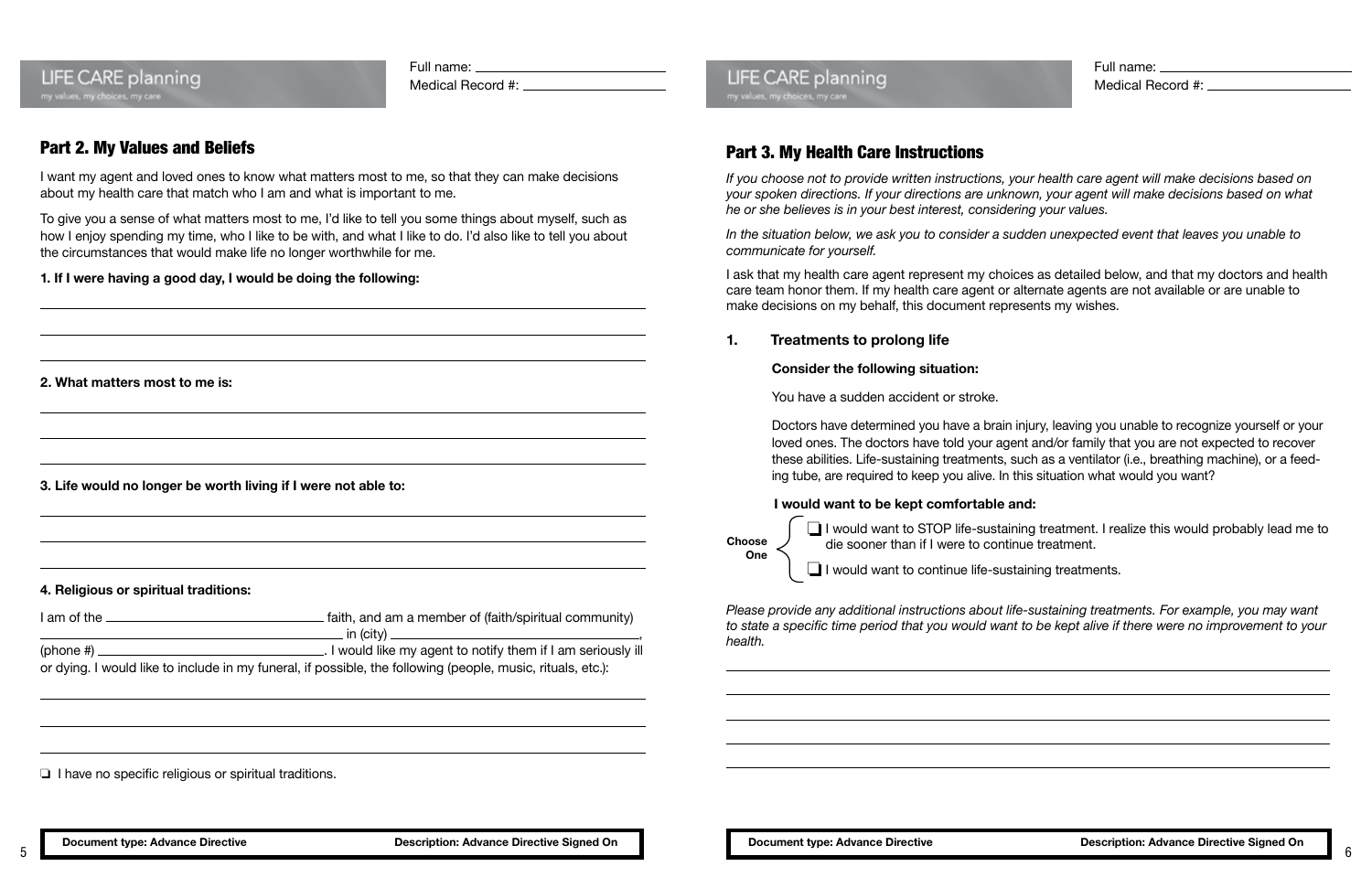#### Full name:

Medical Record #:

## **2. CPR (Cardiopulmonary resuscitation)**

**LIFE CARE planning** 

my values, my choices, my care

CPR is an attempt to bring you back to life when your heart and breathing have stopped. It may include chest compressions (forceful pushing on the chest to make the heart contract), medicines, electrical shocks, and a breathing tube.

You have a choice about CPR. CPR can save lives. It is not as effective as most people think. CPR works best if done quickly, within a few minutes, on a healthy adult. When CPR is performed, it can result in broken ribs, punctured lungs, or brain damage from lack of oxygen.\* If you would like additional information about CPR, please request the brochure called **CPR: Cardiopulmonary Resuscitation**

If you do not want CPR, please discuss with your physician other documents you may want to complete.

### **In the event that your heart and breathing stop, what would you want?**

❏ I always want CPR attempted.

❏ I never want CPR attempted, but rather want to permit a natural death.

❏ I want CPR attempted unless the doctor treating me determines any of the following:

- I have an incurable illness or injury and am dying; or
- I have no reasonable chance of survival if my heart or breathing stops; or
- I have little chance of survival if my heart or breathing stops and the process of resuscitation would cause significant suffering.

# Part 4. My Hopes and Wishes (Optional)

**1. As I'm nearing my death, I want my loved ones to know I would appreciate having the following (prayers, rituals, music) and where I prefer to die:**

**2. Other wishes/instructions**:

**3. Organ donation** (If you have no preference, your agent may decide for you.):

### ❏ **Upon my death, I want to donate my eyes, tissues, and any organs. My specific wishes**

**(if any) are:** 

❏ **Upon my death, I only wish to donate the following organs, tissues, or body parts:**

❏ **I DO NOT want to donate my eyes, tissues, and/or organs.**

**Choose One**

\*Research shows that if you are in a hospital and get CPR, you have a 22 percent chance of surviving and leaving the hospital alive. Saket Girotra, M.D., Brahmajee K. Nallamothu, M.D., M.P.H., John A. Spertus, M.D., M.P.H., et al. "Trends in Survival after In-Hospital Cardiac Arrest;" *New England Journal of Medicine* 367; 20 November 15, 2012.

Need additional assistance? kp.org/lifecareplan

**LIFE CARE planning** my values, my choices, my care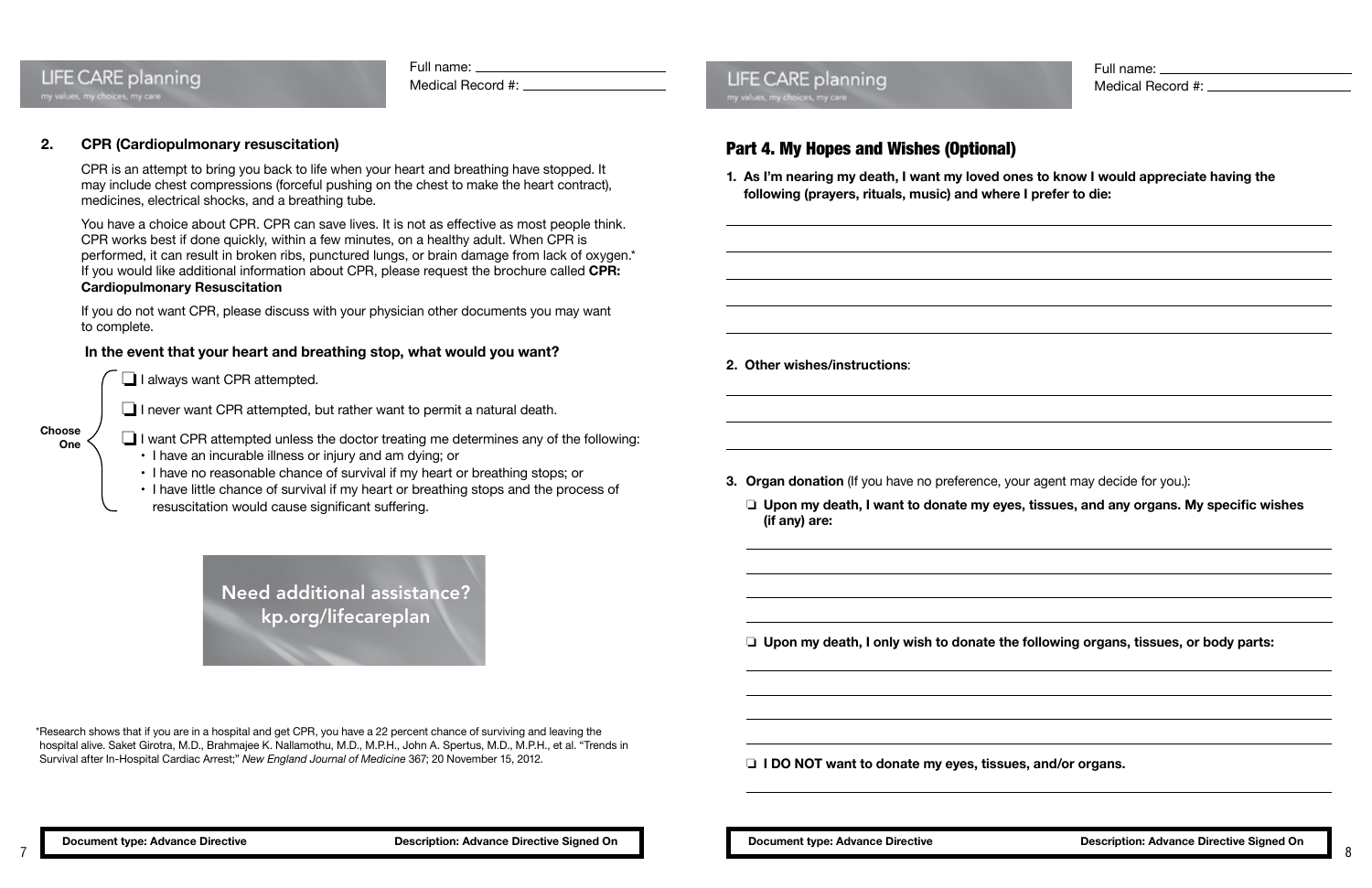**LIFE CARE planning** 

Full name:

Medical Record #:

## Part 4. My Hopes and Wishes (Optional)

**4 . If you wish to donate your body for research, arrangements must be made in advance: Organization/Institution Name: Phone:** 

# **LIFE CARE planning**

### Part 5. Making This Document Legally Valid

*To make your Advance Health Care Directive legally valid in California, it must be signed by two witnesses, OR acknowledged before a Notary Public. Follow the steps outlined below in the order in which they are listed:*

### **1. Choose EITHER**



- One of your witnesses cannot be related to you (by blood, marriage, or adoption) and cannot be entitled to any part of your estate.
- Your primary and alternate agents cannot sign as witnesses.
- When you are with your witnesses, sign or acknowledge your signature.
- Witnesses will sign on page 11.
- You will sign on page 12.



### **Special Witness Requirement**

If you are a patient in a skilled nursing facility, the patient advocate or ombudsman must sign the following statement.

### **STATEMENT OF PATIENT ADVOCATE OR OMBUDSMAN:**

I declare under penalty of perjury under the laws of California that I am a patient advocate or an ombudsman as designated by the State Department of Aging and that I am serving as a witness as required by Section 4675 of the California Probate Code.



Signature: Date: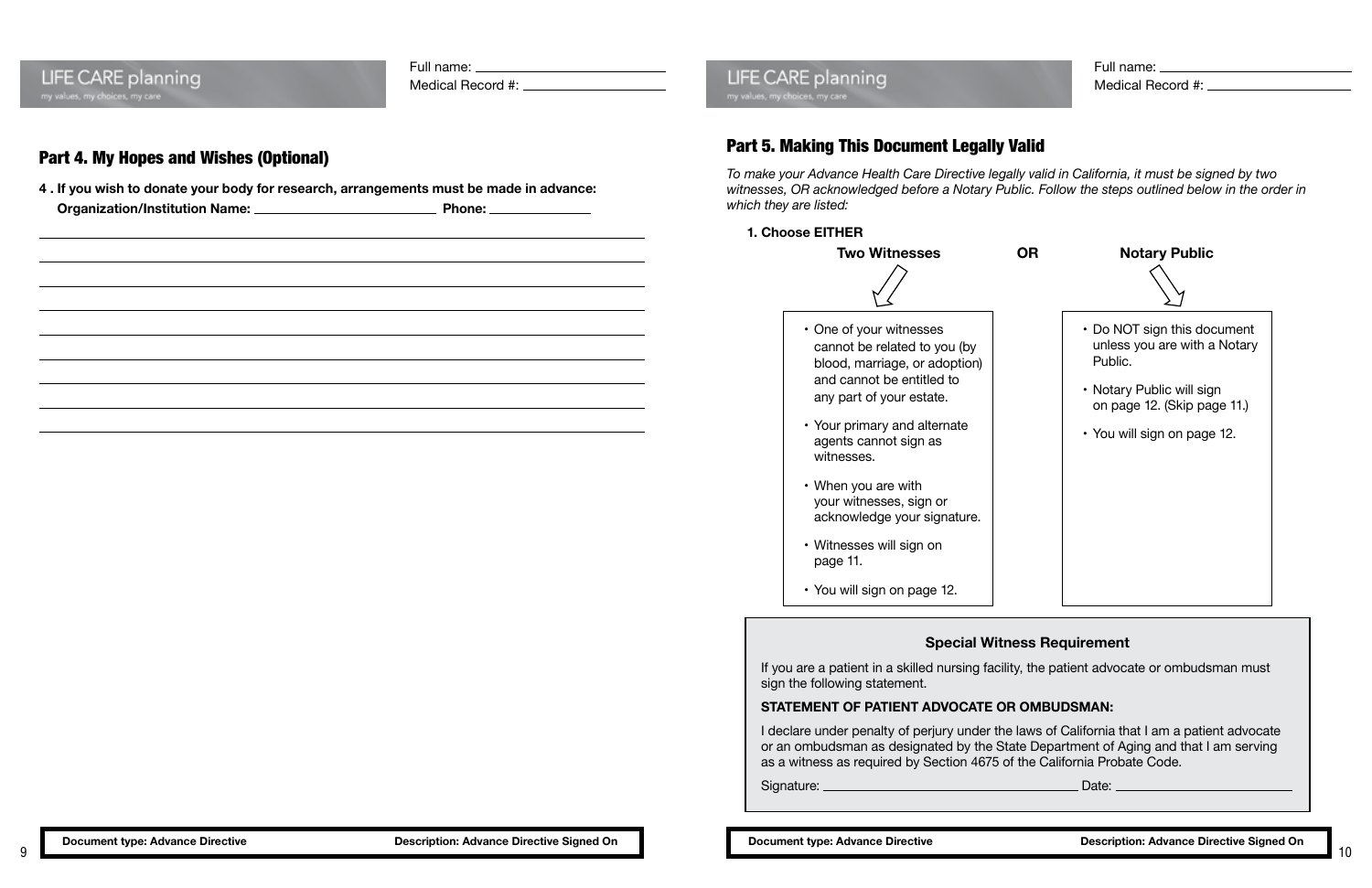| LIFE CARE planning             |  |
|--------------------------------|--|
|                                |  |
| my values, my choices, my care |  |

| Full name: |  |
|------------|--|
|------------|--|

Medical Record #:

### *This form must be signed by two witnesses (only one of whom can be related to you), OR acknowledged before a Notary Public. If using a Notary Public, skip this page.*

### **Statement of Witnesses**

**STATEMENT OF WITNESSES:** I declare under penalty of perjury under the laws of California

- that the individual who signed or acknowledged this Advance Health Care Directive is personally known to me, or that the individual's identity was proven to me by convincing evidence,
- that the individual signed or acknowledged this Advance Health Care Directive in my presence,
- that the individual appears to be of sound mind and under no duress, fraud, or undue influence,
- that I am not appointed as an agent by this Advance Health Care Directive, and
- that I am not the individual's health care provider, an employee of the individual's health care provider, the operator of a community care facility, an employee of an operator of a community care facility, the operator of a residential care facility for the elderly, or an employee of an operator of a residential care facility for the elderly.

### **Witness Number One:**

who proved to me on the basis of satisfactory evidence to be the person(s) whose name(s) is/ are subscribed to the within instrument and acknowledged to me that he/she/they executed the same in his/her/their authorized capacity(ies), and that by his/her/their signature(s) on the instrument the person(s), or the entity upon behalf of which the person(s) acted, executed the instrument.

| <b>Witness Number Two:</b> |                     |  |
|----------------------------|---------------------|--|
|                            |                     |  |
|                            |                     |  |
|                            | Date: $\frac{1}{2}$ |  |

**ADDITIONAL STATEMENT OF WITNESS:** At least one of the witnesses must meet the following requirements and sign the following declaration:

| <b>CARE</b> planning<br>my choices, my care                                                                                                                                                                                                      | Medical Record #: |
|--------------------------------------------------------------------------------------------------------------------------------------------------------------------------------------------------------------------------------------------------|-------------------|
| <b>SIGNATURE</b>                                                                                                                                                                                                                                 |                   |
|                                                                                                                                                                                                                                                  |                   |
|                                                                                                                                                                                                                                                  |                   |
| If you are physically unable to sign, any mark you make that you intend to be your signature<br>is acceptable.                                                                                                                                   |                   |
| A notary public or other officer completing this certificate verifies only the identity of the<br>individual who signed the document to which this certificate is attached, and not the<br>truthfulness, accuracy, or validity of that document. |                   |
| <b>Notary Public</b>                                                                                                                                                                                                                             |                   |
| State of California                                                                                                                                                                                                                              |                   |
|                                                                                                                                                                                                                                                  |                   |

of Signer

Signature (Seal)

I further declare under penalty of perjury under the laws of California that I am not related to the individual executing this Advance Health Care Directive by blood, marriage, or adoption, and to the best of my knowledge, I am not entitled to any part of the individual's estate upon his or her death under a will now existing or by operation of law.

Print full name: Signature:

Date:

| State of California   |            |                           |
|-----------------------|------------|---------------------------|
| County of             |            |                           |
| on.<br>Date           | before me, | Name and Title of Officer |
| personally appeared [ |            |                           |
|                       |            | Name of Signer            |



I certify under PENALTY OF PERJURY under the laws of the State of California that the foregoing paragraph is true and correct.

WITNESS my hand and official seal.

| иеs, my choices, my care                                                                                                                                                                            |
|-----------------------------------------------------------------------------------------------------------------------------------------------------------------------------------------------------|
|                                                                                                                                                                                                     |
| <b>SIGNATURE</b>                                                                                                                                                                                    |
| My name printed:                                                                                                                                                                                    |
| <b>My Signature:</b><br>Date:                                                                                                                                                                       |
| If you are physically unable to sign, any mark you make that you                                                                                                                                    |
| is acceptable.                                                                                                                                                                                      |
|                                                                                                                                                                                                     |
|                                                                                                                                                                                                     |
| A notary public or other officer completing this certificate verifies<br>individual who signed the document to which this certificate is a<br>truthfulness, accuracy, or validity of that document. |

**LIFE CARE planning** 



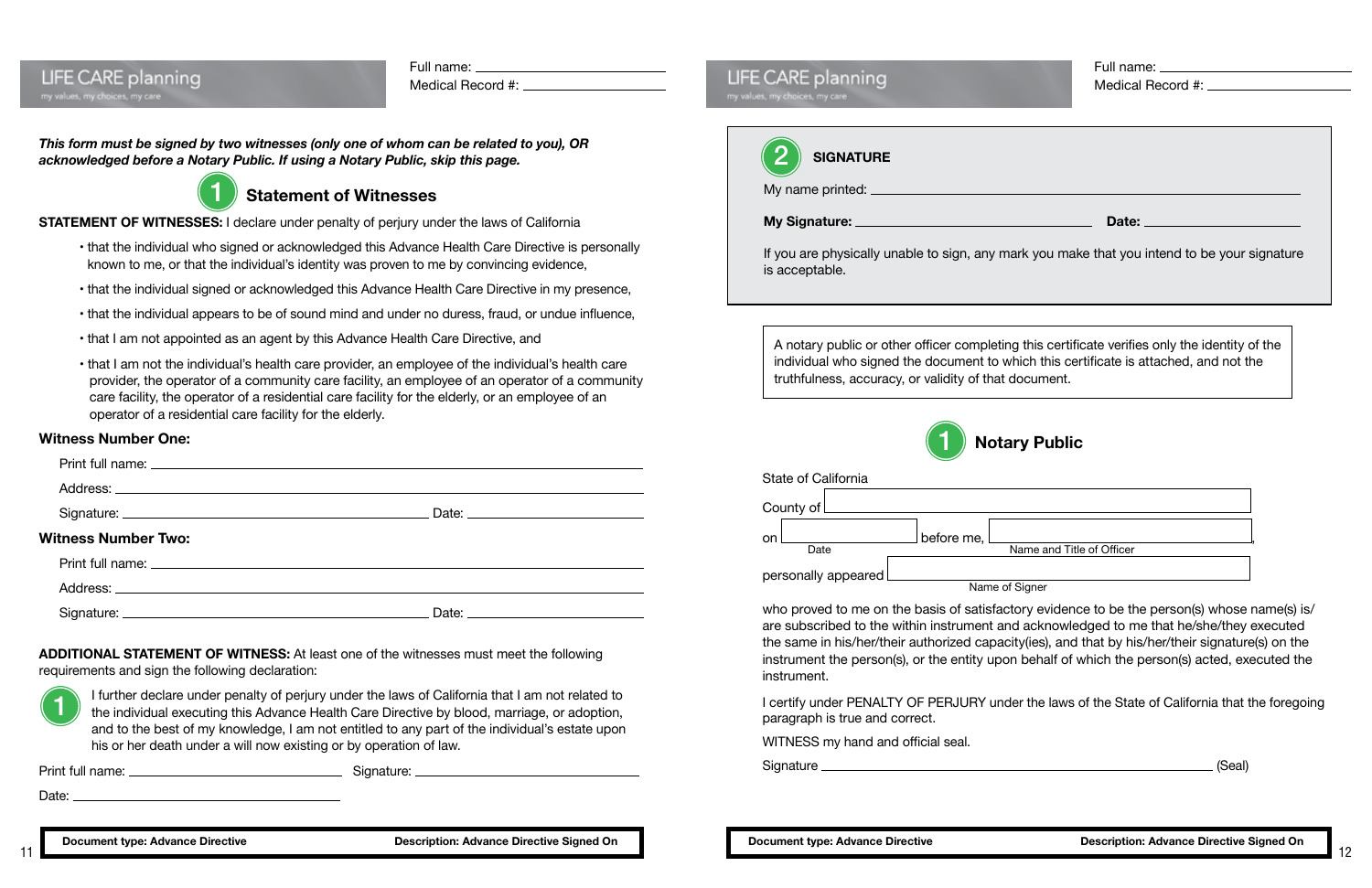# **LIFE CARE planning**

Full name:

Medical Record #:

Full name: Medical Record #:

| <u> 1989 - Johann Barn, amerikansk politiker (d. 1989)</u>                 |  |
|----------------------------------------------------------------------------|--|
|                                                                            |  |
|                                                                            |  |
|                                                                            |  |
|                                                                            |  |
|                                                                            |  |
|                                                                            |  |
|                                                                            |  |
|                                                                            |  |
|                                                                            |  |
|                                                                            |  |
|                                                                            |  |
|                                                                            |  |
|                                                                            |  |
|                                                                            |  |
| <u> 1989 - Johann Stein, mars an deus Amerikaansk kommunister (* 1958)</u> |  |
|                                                                            |  |
|                                                                            |  |
|                                                                            |  |
|                                                                            |  |
|                                                                            |  |
|                                                                            |  |
|                                                                            |  |
|                                                                            |  |
|                                                                            |  |
|                                                                            |  |
|                                                                            |  |
|                                                                            |  |
|                                                                            |  |
|                                                                            |  |
|                                                                            |  |
|                                                                            |  |
|                                                                            |  |
|                                                                            |  |
|                                                                            |  |
|                                                                            |  |
|                                                                            |  |
|                                                                            |  |
|                                                                            |  |
|                                                                            |  |
|                                                                            |  |
|                                                                            |  |
|                                                                            |  |
|                                                                            |  |

### **Copies of this document have been given to:**

• Primary (Main) Health Care Agent Full name:

Telephone:

• Alternate Health Care Agent #1

Full name:

Telephone:

• Alternate Health Care Agent #2 Full name:

Telephone:

• Health Care Provider/Clinic Name:

Telephone:

• Others:

Name:

Telephone:

Return a copy of your completed Advance Health Care Directive to any Kaiser Permanente Health Education Department.

### Part 6. Next Steps

*Now that you have completed your Advance Health Care Directive, you should also take the following steps.*

### **Discuss:**

- ❏ Review your health care wishes with the person you have asked to be your agent (if you haven't already done so). Make sure he or she feels able to perform this important job for you in the future.
- ❏ Talk to the rest of your family and close friends who might be involved if you have a serious illness or injury. Make sure they know who your health care agent is, and what your wishes are.

### **Give copies:**

- ❏ Give your health care agent a copy of your Advance Health Care Directive.
- ❏ Give a copy of your Advance Health Care Directive to your doctor, or your local Kaiser Permanente Health Education Department.
- ❏ Make a copy for yourself and keep it where it can be easily found.

### **Take with you:**

- ❏ If you go to a hospital or nursing home, take a copy of your Advance Health Care Directive and ask that it be placed in your medical record.
- ❏ Take a copy with you any time you will be away from home for an extended period of time.

### **Review regularly:**

❏ Review your health care wishes whenever any of the "Five D's" occur:

**Decade—**when you start each new decade of your life.

**Death—**whenever you experience the death of a loved one.

**Divorce—**when you experience a divorce or other major family change.

**Diagnosis—**when you are diagnosed with a serious health condition.

**Decline—**when you experience a significant decline or deterioration of an existing health condition, especially when you are unable to live on your own.

### **Changing your Advance Health Care Directive:**

If your wishes or health care agent change, please notify your provider or fill out a new Advance Health Care Directive. Tell your agent, your family, and anyone else who has a copy, and provide a copy to Kaiser Permanente.

# **LIFE CARE planning**